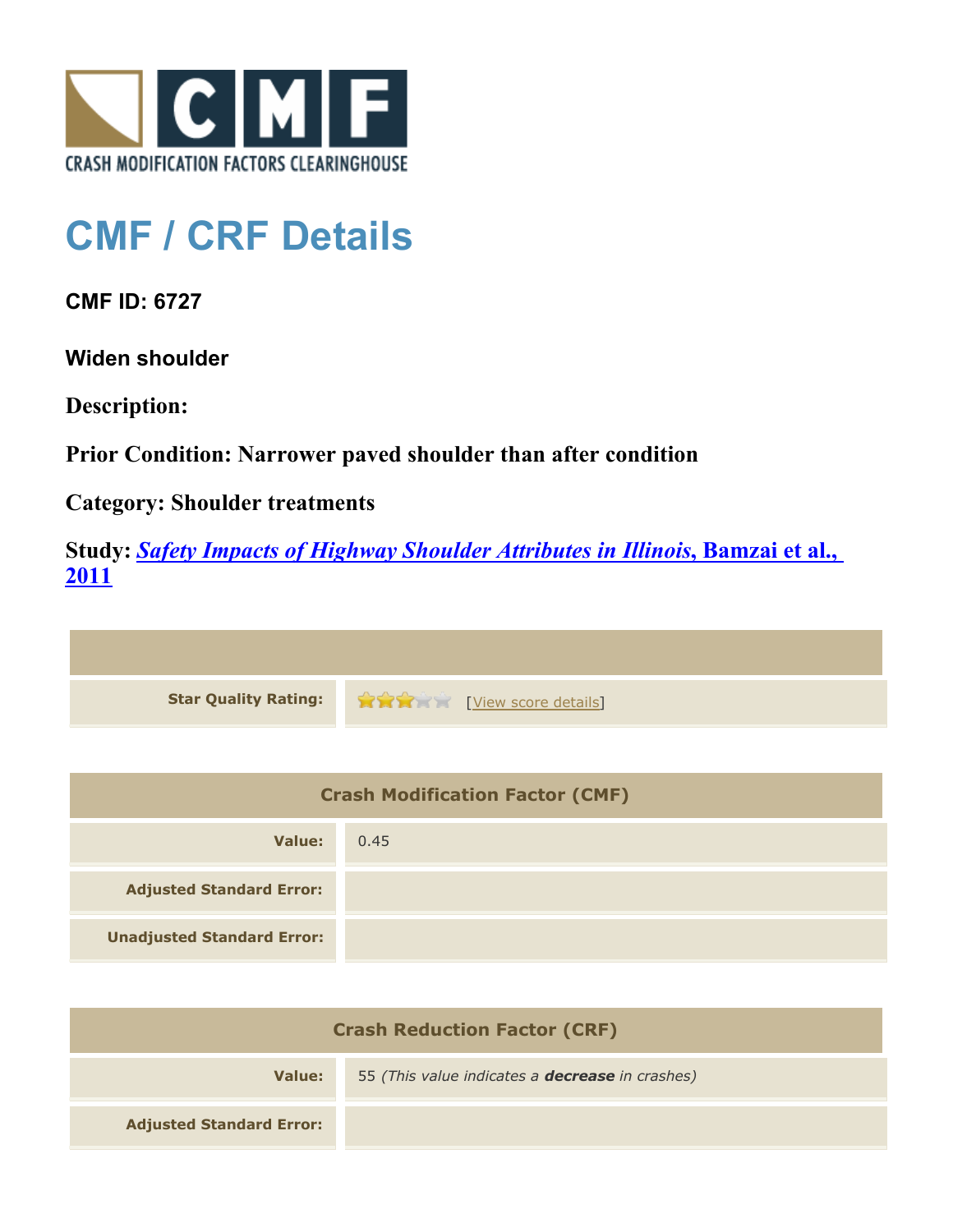| <b>Applicability</b>       |                                                   |
|----------------------------|---------------------------------------------------|
| <b>Crash Type:</b>         | Fixed object, Head on, Run off road, Sideswipe    |
| <b>Crash Severity:</b>     | O (property damage only)                          |
| <b>Roadway Types:</b>      | Not specified                                     |
| <b>Number of Lanes:</b>    | Multilane                                         |
| <b>Road Division Type:</b> | All                                               |
| <b>Speed Limit:</b>        | $35 - 65$                                         |
| <b>Area Type:</b>          | Urban                                             |
| <b>Traffic Volume:</b>     | 5000 to 10000 Annual Average Daily Traffic (AADT) |
| <b>Time of Day:</b>        | All                                               |

## *If countermeasure is intersection-based*

| <b>Intersection Type:</b>         |  |
|-----------------------------------|--|
| <b>Intersection Geometry:</b>     |  |
| <b>Traffic Control:</b>           |  |
| <b>Major Road Traffic Volume:</b> |  |
| <b>Minor Road Traffic Volume:</b> |  |

| <b>Development Details</b>      |              |
|---------------------------------|--------------|
| <b>Date Range of Data Used:</b> | 2000 to 2006 |
| <b>Municipality:</b>            |              |
| State:                          | -IL          |